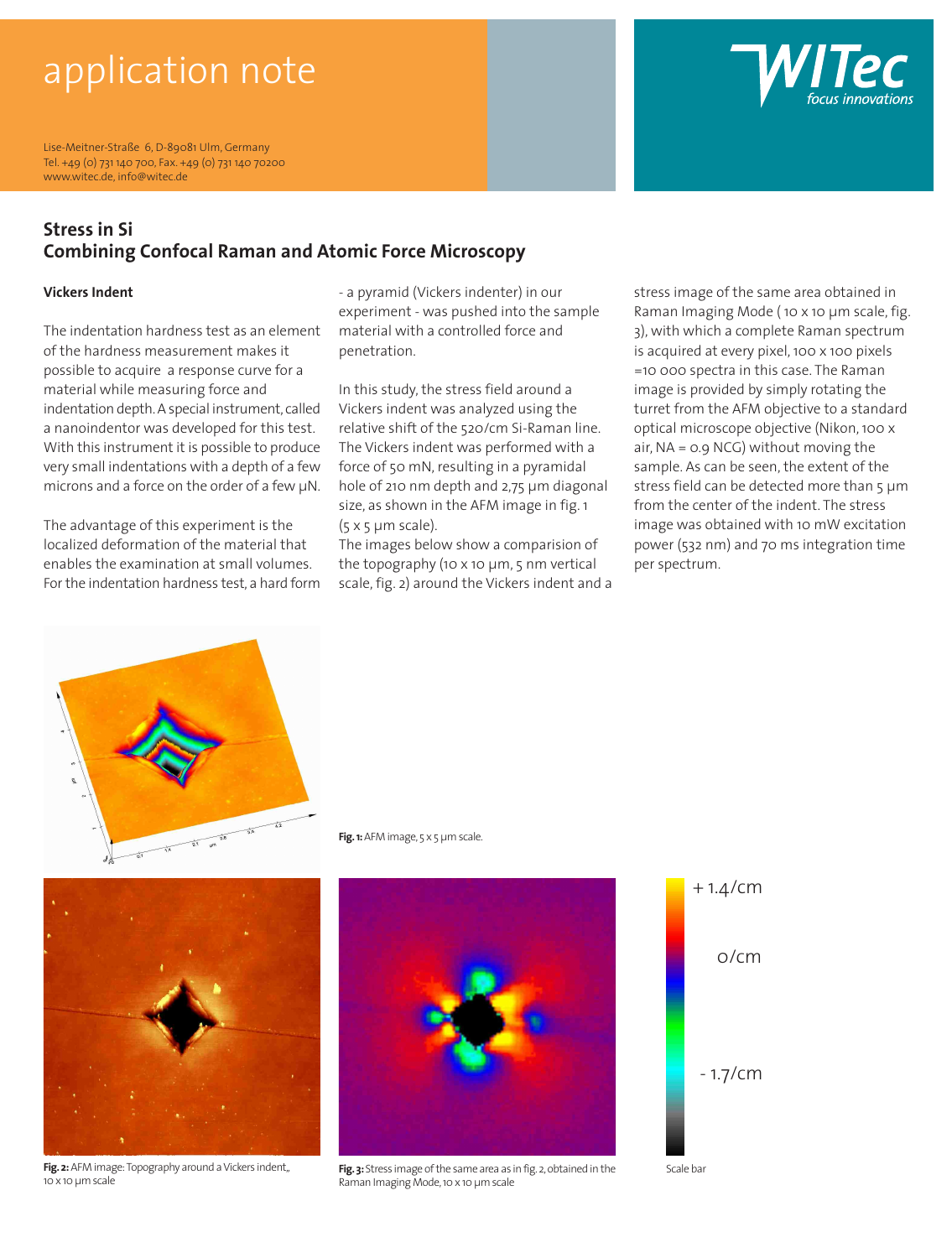## application note

Lise-Meitner-Straße 6, D-89081 Ulm, Germany Tel. +49 (0) 731 140 700 Fax. +49 (0) 731 140 70200 www.witec.de, info@witec.de

The positions of the three cross sections (labelled 1-3) are marked in the stress image in fig. 4 and displayed in fig. 5 to fig. 7. As expected, the stress field has the symmetry of the Vickers pyramid. The tensile strain (blue in the stress image, fig.4) appears at the corners of the pyramid, while the compressive strain (yellow in the stress image, fig. 4) appears along the flat sides.

The cross sections show the extreme precision of the stress measurement with a standard deviation of only 0,021/cm. This accuracy was



obtained by determining the peak position



**Fig. 4:** Stress image, obtained in Raman Spectral Imaging Mode, 10 x 10 µm scale.











Samples courtesy of Helmut Fischer GmbH, Sindelfingen, Germany

#### **Si/SiGe strained epitaxial film on silicon**

**Layer thickness. This critical thickness is a large state of the set of the set of the set of the set of the s** The second sample is a 50nm SiGe layer on a silicon substrate with a 10nm cap layer of epitaxial silicon. The lateral homogeneity of strain in strained Si/SiGe materials is very important for the production of high mobility IC that use these materials. The SiGe layer has a certain lattice mismatch to pure Si which depends on the Ge concentration. This strain relaxes partially if the layer thickness exceeds the critical not only a function of the Ge concentration,

but also a function of process temperature and time. The lattice mismatch results in the formation of misfit and associated threading dislocations which lead to the characteristic crosshatch pattern typically seen on the strained Si epilayer surface. An example of this crosshatch pattern is shown in the AFM image of Figure 8a. Scan range is 20 µm x 20 µm and the topography scale is 30nm. The scan is rotated by 45 degrees with respect to the <110> directions of the pattern. When performing a Raman analysis of this structure, the

penetration depth of light into the structure has to be taken into account. For this excitation wavelength (532nm), a penetration depth of 760nm for pure silicon, and 540nm for Si0.7Ge0.3 can be calculated. Therefore, the main contribution comes from the Si substrate. This is clearly visible in Figure 8c, which shows a single Raman spectrum obtained at this structure. The three peaks corresponding to the SiGe layer: the Ge-Ge (200 1/cm to 300 1/cm), Si-Ge (380 1/cm to 450 1/cm) and Si-Si (502 1/cm) stretching